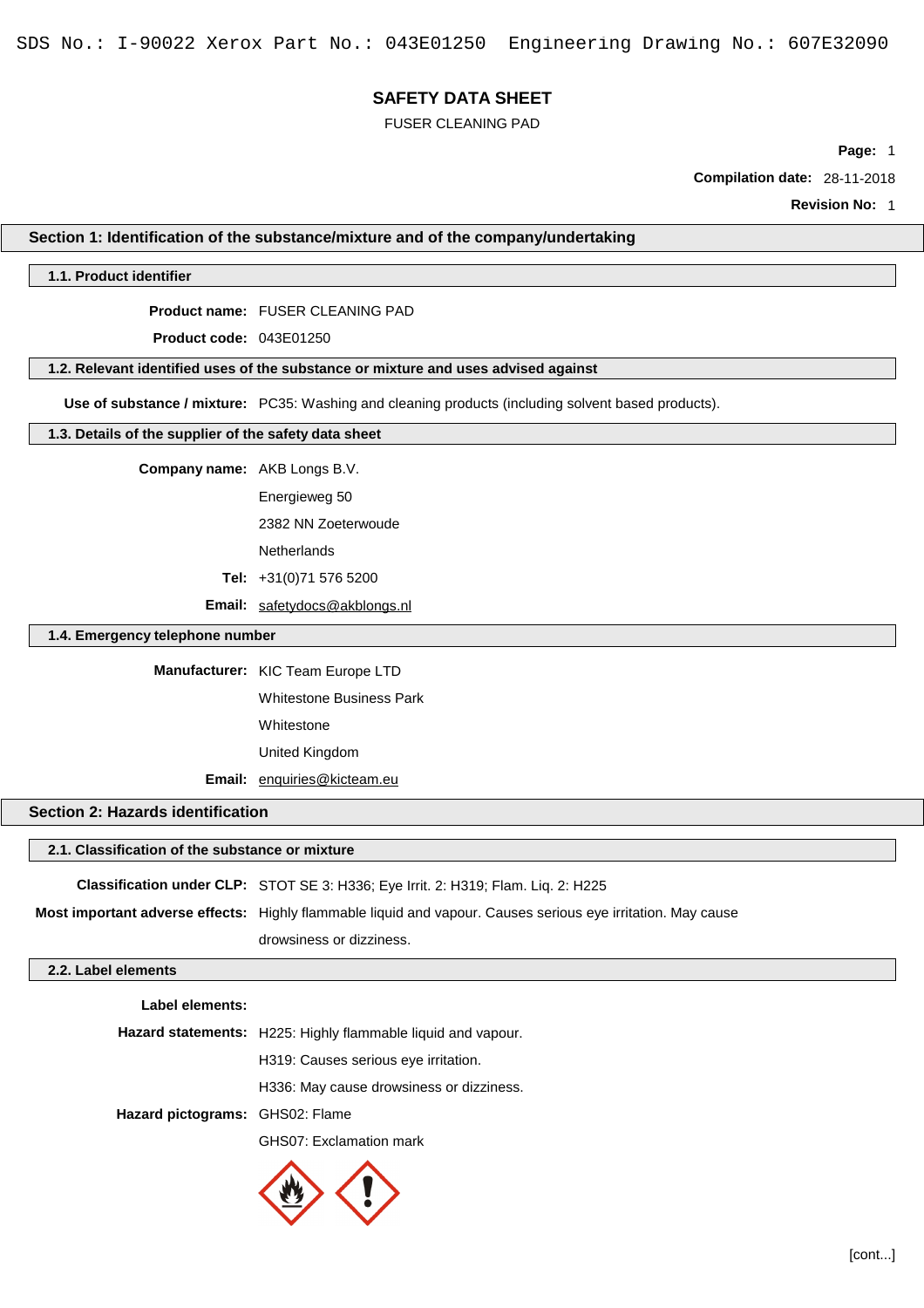FUSER CLEANING PAD

| Signal words: Danger |                                                                                                                  |  |  |  |
|----------------------|------------------------------------------------------------------------------------------------------------------|--|--|--|
|                      | <b>Precautionary statements:</b> P210: Keep away from heat, hot surfaces, sparks, open flames and other ignition |  |  |  |
|                      | sources. No smoking.                                                                                             |  |  |  |
|                      | P241: Use explosion-proof equipment.                                                                             |  |  |  |
|                      | P280: Wear protective gloves/protective clothing/eye protection/face protection.                                 |  |  |  |
|                      | P303+P361+P353: IF ON SKIN (or hair): Take off immediately all contaminated clothing.                            |  |  |  |
|                      | Rinse skin with water.                                                                                           |  |  |  |
|                      | P304+P340: IF INHALED: Remove person to fresh air and keep comfortable for                                       |  |  |  |
|                      | breathing.                                                                                                       |  |  |  |
|                      | P305+P351+P338: IF IN EYES: Rinse cautiously with water for several minutes. Remove                              |  |  |  |
|                      | contact lenses, if present and easy to do. Continue rinsing.                                                     |  |  |  |
| 2.3. Other hazards   |                                                                                                                  |  |  |  |

**PBT:** This product is not identified as a PBT/vPvB substance.

## **Section 3: Composition/information on ingredients**

# **3.1. Substances**

**Chemical identity:** PROPAN-2-OL

# **Section 4: First aid measures**

#### **4.1. Description of first aid measures**

**Skin contact:** Wash immediately with plenty of soap and water.

**Eye contact:** Bathe the eye with running water for 15 minutes. Transfer to hospital for specialist

examination.

**Ingestion:** Wash out mouth with water.

**Inhalation:** Not applicable.

### **4.2. Most important symptoms and effects, both acute and delayed**

**Skin contact:** There may be irritation and redness at the site of contact.

**Eye contact:** There may be pain and redness. The eyes may water profusely. There may be severe pain. The vision may become blurred. May cause permanent damage.

**Ingestion:** There may be soreness and redness of the mouth and throat. Nausea and stomach pain may occur.

**Inhalation:** There may be irritation of the throat with a feeling of tightness in the chest.

**Delayed / immediate effects:** Immediate effects can be expected after short-term exposure.

## **4.3. Indication of any immediate medical attention and special treatment needed**

**Immediate / special treatment:** Not applicable.

## **Section 5: Fire-fighting measures**

**Page:** 2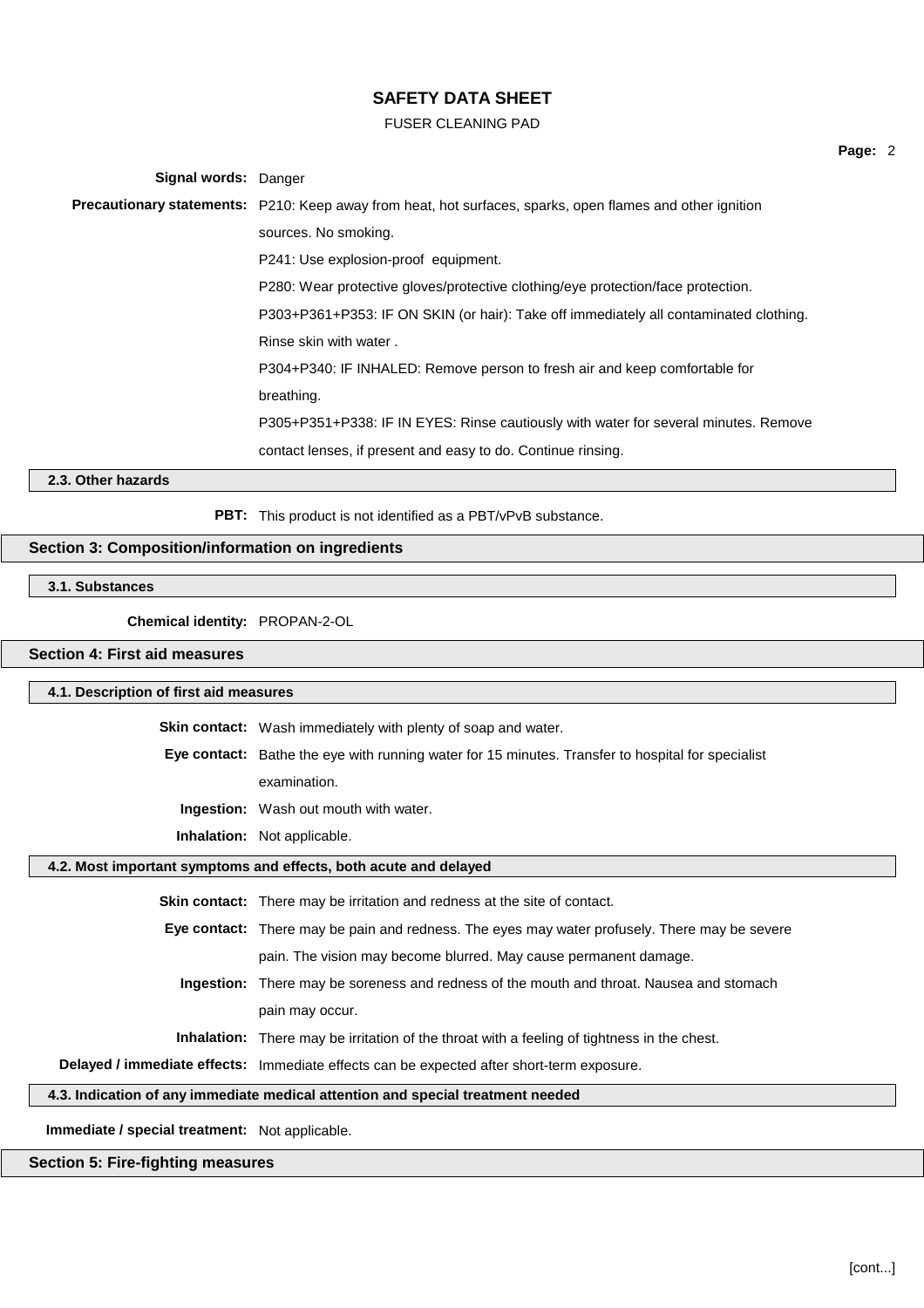### FUSER CLEANING PAD

### **5.1. Extinguishing media**

**Extinguishing media:** Suitable extinguishing media for the surrounding fire should be used. Use water spray

to cool containers.

#### **5.2. Special hazards arising from the substance or mixture**

**Exposure hazards:** In combustion emits toxic fumes.

#### **5.3. Advice for fire-fighters**

**Advice for fire-fighters:** Wear self-contained breathing apparatus. Wear protective clothing to prevent contact with skin and eyes.

## **Section 6: Accidental release measures**

### **6.1. Personal precautions, protective equipment and emergency procedures**

**Personal precautions:** Mark out the contaminated area with signs and prevent access to unauthorised

personnel. Do not attempt to take action without suitable protective clothing - see section

8 of SDS. Turn leaking containers leak-side up to prevent the escape of liquid.

### **6.2. Environmental precautions**

**Environmental precautions:** Do not discharge into drains or rivers. Contain the spillage using bunding.

#### **6.3. Methods and material for containment and cleaning up**

**Clean-up procedures:** Absorb into dry earth or sand. Transfer to a closable, labelled salvage container for

disposal by an appropriate method.

#### **6.4. Reference to other sections**

**Reference to other sections:** Refer to section 8 of SDS.

## **Section 7: Handling and storage**

### **7.1. Precautions for safe handling**

**Handling requirements:** Avoid direct contact with the substance. Ensure there is sufficient ventilation of the area.

Avoid the formation or spread of mists in the air.

## **7.2. Conditions for safe storage, including any incompatibilities**

**Storage conditions:** Store in a cool, well ventilated area. Keep container tightly closed.

**Suitable packaging:** Must only be kept in original packaging.

**7.3. Specific end use(s)**

**Specific end use(s):** No data available.

## **Section 8: Exposure controls/personal protection**

# **8.1. Control parameters**

**Workplace exposure limits:** No data available.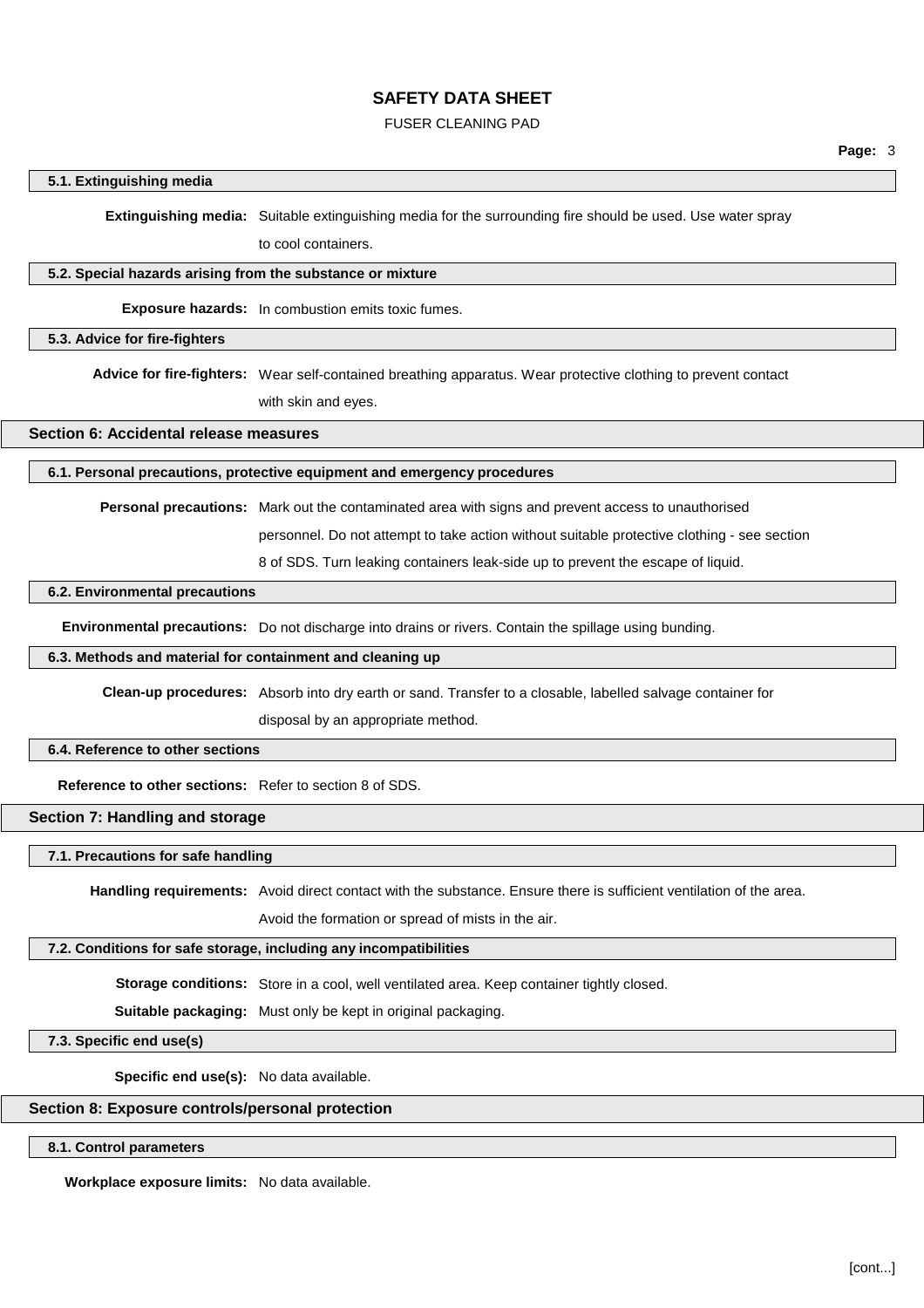# FUSER CLEANING PAD

**Page:** 4

| <b>DNEL/PNEC Values</b>                                    |                                                                                                       |  |  |  |
|------------------------------------------------------------|-------------------------------------------------------------------------------------------------------|--|--|--|
|                                                            | <b>DNEL / PNEC</b> No data available.                                                                 |  |  |  |
| 8.2. Exposure controls                                     |                                                                                                       |  |  |  |
|                                                            | <b>Engineering measures:</b> Ensure there is sufficient ventilation of the area.                      |  |  |  |
|                                                            | Respiratory protection: Self-contained breathing apparatus must be available in case of emergency.    |  |  |  |
|                                                            | Hand protection: Protective gloves.                                                                   |  |  |  |
|                                                            | Eye protection: Tightly fitting safety goggles. Ensure eye bath is to hand.                           |  |  |  |
|                                                            | Skin protection: Protective clothing.                                                                 |  |  |  |
| Section 9: Physical and chemical properties                |                                                                                                       |  |  |  |
| 9.1. Information on basic physical and chemical properties |                                                                                                       |  |  |  |
|                                                            |                                                                                                       |  |  |  |
|                                                            | State: Liquid                                                                                         |  |  |  |
|                                                            | <b>Colour: Colourless</b>                                                                             |  |  |  |
|                                                            | <b>Odour:</b> Alcoholic                                                                               |  |  |  |
| Solubility in water: Soluble                               |                                                                                                       |  |  |  |
|                                                            | Viscosity: Highly viscous                                                                             |  |  |  |
| Boiling point/range°C: 82                                  | Flash point°C: <23                                                                                    |  |  |  |
| 9.2. Other information                                     |                                                                                                       |  |  |  |
| <b>Other information:</b> No data available.               |                                                                                                       |  |  |  |
| Section 10: Stability and reactivity                       |                                                                                                       |  |  |  |
| 10.1. Reactivity                                           |                                                                                                       |  |  |  |
|                                                            | Reactivity: Stable under recommended transport or storage conditions.                                 |  |  |  |
| 10.2. Chemical stability                                   |                                                                                                       |  |  |  |
|                                                            |                                                                                                       |  |  |  |
|                                                            | Chemical stability: Stable under normal conditions.                                                   |  |  |  |
| 10.3. Possibility of hazardous reactions                   |                                                                                                       |  |  |  |
|                                                            | Hazardous reactions: Hazardous reactions will not occur under normal transport or storage conditions. |  |  |  |
|                                                            | Decomposition may occur on exposure to conditions or materials listed below.                          |  |  |  |

**10.4. Conditions to avoid**

**Conditions to avoid:** Heat.

**10.5. Incompatible materials**

**Materials to avoid:** Strong oxidising agents. Strong acids.

# **10.6. Hazardous decomposition products**

**Haz. decomp. products:** In combustion emits toxic fumes.

# **Section 11: Toxicological information**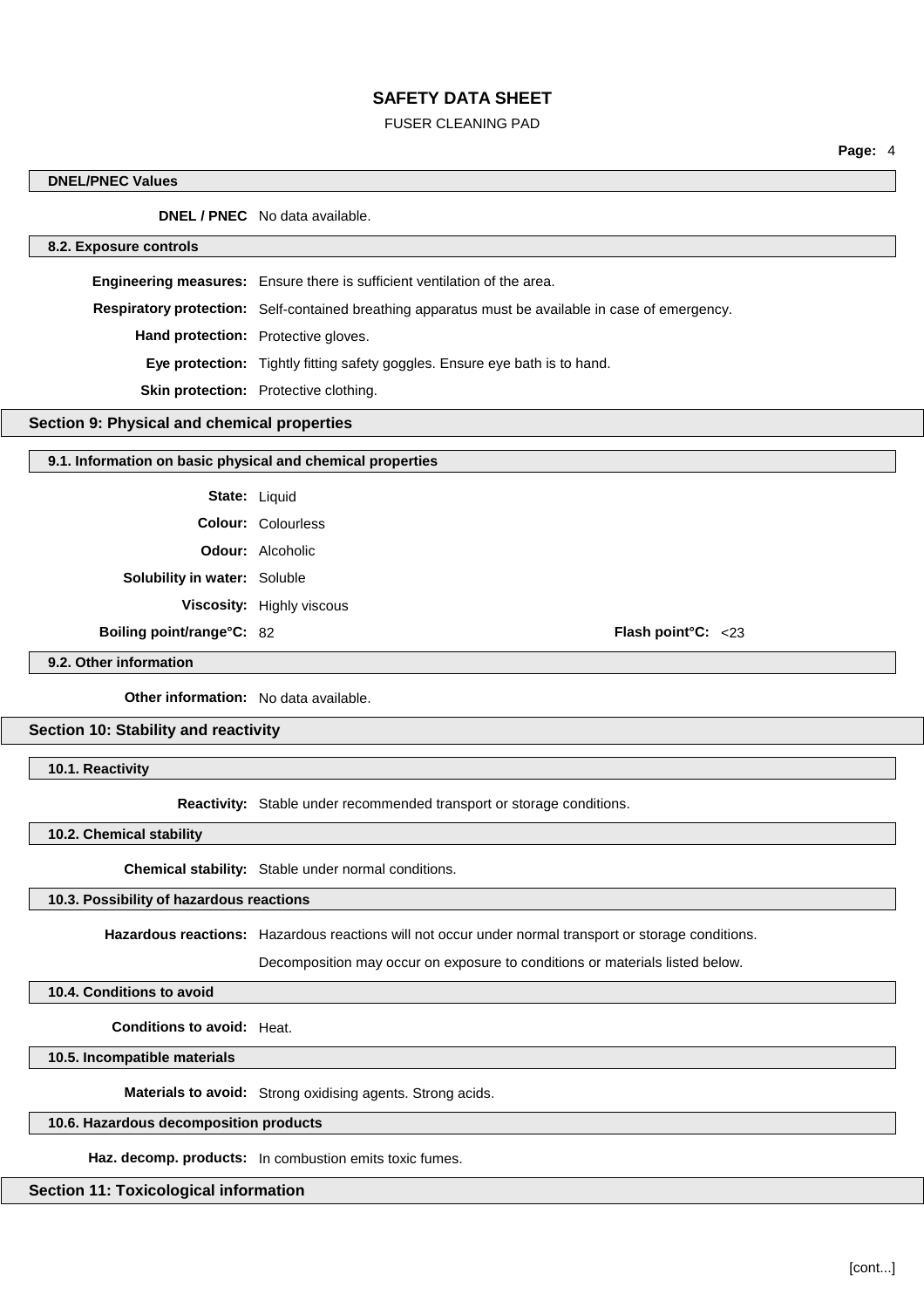### FUSER CLEANING PAD

### **11.1. Information on toxicological effects**

#### **Hazardous ingredients:**

### **PROPAN-2-OL**

| <b>IVN</b> | <b>RAT</b> | LD50        | 1088 | mg/kg |
|------------|------------|-------------|------|-------|
| ORL        | <b>MUS</b> | LD50        | 3600 | mg/kg |
| ORL        | <b>RAT</b> | LD50        | 5045 | mg/kg |
| SCU        | <b>MUS</b> | <b>LDLO</b> | 6    | gm/kg |

## **Relevant hazards for product:**

| Hazard                        | Route | <b>Basis</b>            |
|-------------------------------|-------|-------------------------|
| Serious eye damage/irritation | OPT   | Hazardous: calculated   |
| STOT-single exposure          |       | ' Hazardous: calculated |

#### **Symptoms / routes of exposure**

**Skin contact:** There may be irritation and redness at the site of contact.

**Eye contact:** There may be pain and redness. The eyes may water profusely. There may be severe pain. The vision may become blurred. May cause permanent damage.

**Ingestion:** There may be soreness and redness of the mouth and throat. Nausea and stomach pain may occur.

**Inhalation:** There may be irritation of the throat with a feeling of tightness in the chest.

**Delayed / immediate effects:** Immediate effects can be expected after short-term exposure.

### **Section 12: Ecological information**

**12.1. Toxicity**

**Ecotoxicity values:** No data available.

### **12.2. Persistence and degradability**

**Persistence and degradability:** Biodegradable.

**12.3. Bioaccumulative potential**

**Bioaccumulative potential:** No bioaccumulation potential.

**12.4. Mobility in soil**

**Mobility:** Readily absorbed into soil.

## **12.5. Results of PBT and vPvB assessment**

**PBT identification:** This product is not identified as a PBT/vPvB substance.

**12.6. Other adverse effects**

**Other adverse effects:** Negligible ecotoxicity.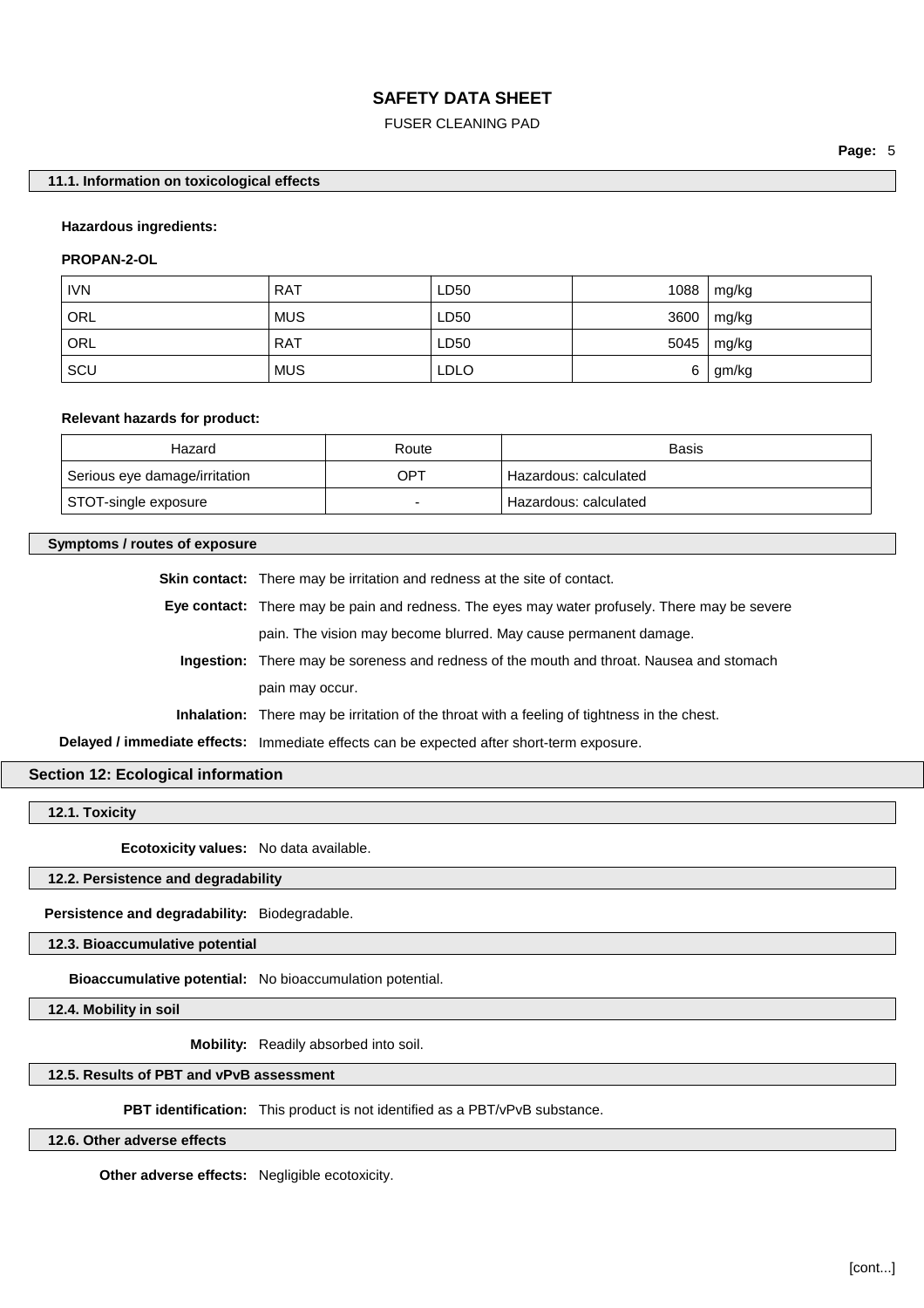### FUSER CLEANING PAD

**Page:** 6

## **Section 13: Disposal considerations**

#### **13.1. Waste treatment methods**

**Disposal operations:** Transfer to a suitable container and arrange for collection by specialised disposal

company.

**NB:** The user's attention is drawn to the possible existence of regional or national regulations regarding disposal.

### **Section 14: Transport information**

**14.1. UN number**

**UN number:** 3175 SP216

### **14.2. UN proper shipping name**

**Shipping name:** ADR/RID : UN3175, Not restricted, meets special provision 216

IMDG-CODE : UN3175. Not restricted - Special provision 216 fulfilled

ICAO/IATA : NJot Restricted as per special provision A46

(IPA Free flowing and Non-Free Flowing)

## **14.3. Transport hazard class(es)**

**Transport class:** 4.1

**14.4. Packing group**

**Packing group:** 2

**14.5. Environmental hazards**

**Environmentally hazardous:** No **Marine pollutant:** No

**14.6. Special precautions for user**

**Special precautions:** No special precautions.

## **Section 15: Regulatory information**

**15.1. Safety, health and environmental regulations/legislation specific for the substance or mixture**

**Specific regulations:** Not applicable.

**15.2. Chemical Safety Assessment**

**Chemical safety assessment:** A chemical safety assessment has not been carried out for the substance or the mixture

by the supplier.

## **Section 16: Other information**

## **Other information**

**Other information:** according to Regulation (EC) No. 1907/2006 (REACH) with its amendment Regulation

(EU) 2015/830

\* indicates text in the SDS which has changed since the last revision.

**Phrases used in s.2 and s.3:** H225: Highly flammable liquid and vapour.